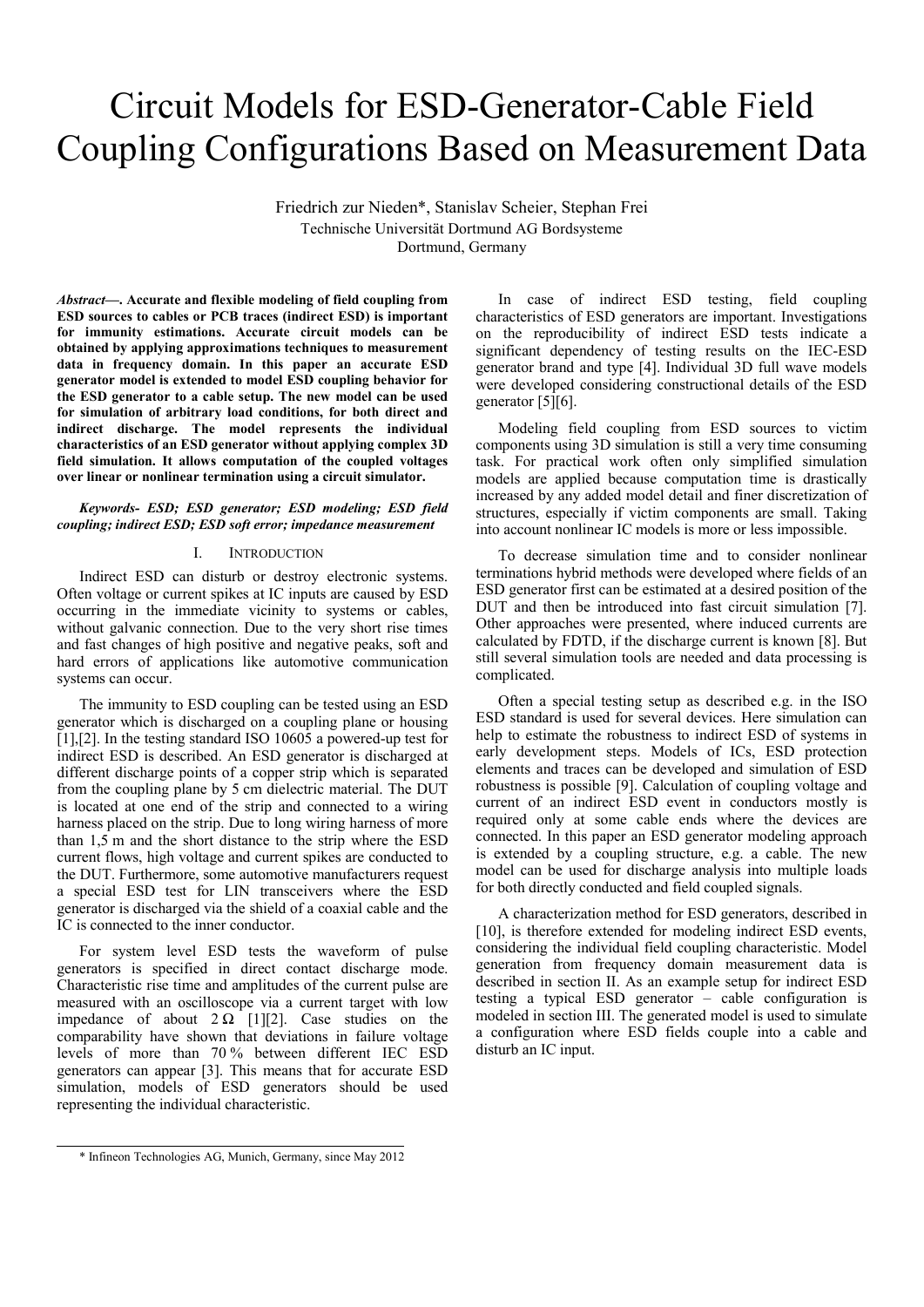# II. CHARACTERIZATION OF ESD GENERATORS

ESD generators in contact mode can be modeled based on the characteristic impedances at and between two ports (Figure 1). The discharge tip (Port 2) and the position where the voltage drop occurs (Port 1) must be considered.



Figure 1: Ports to be characterized for discharge analysis

The port impedances of the device have to be measured or be computed by a 3D field simulation. Due to the floating relay in ESD generators measurement is problematic. In general measurement of the impedances between two ports can be done using a vector network analyzer (VNA) in frequency domain. This widely used technique works well if the calibrated VNA ports are connected to device ports which share the same RFground. In case of the ESD generator, the relay is far away from the discharge tip. A direct connection of the relay blades to the VNA port would change the measurement result because of sheath currents on the measurement cables. Decoupling of the ports is required. Using a potential-free measurement transformer can be a solution.

### *A. Floating Port Measurement Using one or two Current Probes*

As described above for modeling of ESD generators the impedance information is required at least at two ports. For the relay port a potential-free method is required.

In [11] and [12] was shown that current sensors can be used for potential-free measurement of impedances with a VNA. Here two sensors are connected to the measurement instrument, one sensor acts as injecting and the second as sensing device. Both sensors therefore have to be connected to a wire which forms a part of the setup. The impedance is calculated from measured transmission and reflection Sparameters based on a Thevenin equivalent circuit representing the setup. In circuit simulation an ideal current sensor can be drawn as controlled voltage source combined with an impedance. According to the Thevenin theorem a combination of voltage sources and impedances can be transferred into a single voltage source and serial impedance. In Figure 2  $Z_{\text{setun}}$ and  $V_M$  represent the Thevenin elements of the two current sensors and  $Z_x$  is the required impedance. For calculation of  $V_M$  and  $Z_{\text{setup}}$  two equations are required which are obtained during calibration by replacing  $Z_X$  by known values like a short or  $50\Omega$ .



Figure 2: Thevenin circuit for measurement of the loop impedance

When transmission S-parameters should be measured between a sensor and a second common VNA port as shown in Figure 3,  $Z_{\text{setup}}$  and  $V_M$  become different and other calibration data is required than for measurement of reflection parameters where a second current sensor is used as injecting device.



Figure 3: Measurement setup using one current probe

The problem of using different calibration data for measurement of reflection and transmission parameters could be overcome by application of a single current probe and a deembedding method. In [10] a floating port impedance measurement method with one current sensor acting both as injection and sensing device was introduced. The transfer function of the sensor can be measured with a separate 2-port loop setup shown in Figure 4. The VNA ports each consist of the 50 Ω reference impedance and a voltage source  $V_s$ . VNA port 1 is connected to the coaxial connector of the sensor and a short wire loop penetrating the sensor hole is connected to the second VNA port.



Figure 4: Measurement of current probe transfer function

Measured reflection and transmission parameters are stored in a 2-port S-parameter dataset. Due to the characteristics of the current sensor, the measured impedance data of the floating port is transformed. In order to obtain the S-parameters of the floating port, the current sensor transfer function must be extracted. During the de-embedding process the influence of the current sensor represented by the measured transfer function is removed from the reflection and transmission parameters at the relay port. Reflection parameters at other non-floating VNA ports are not affected.

In both floating port measurement setups using one or two current sensors the small connection wire between the port nodes forms part of the setup. The impact on the measurement result can be neglected since the wire is very short regarding the spectrum. In this paper the measurement method using a single current sensor is applied.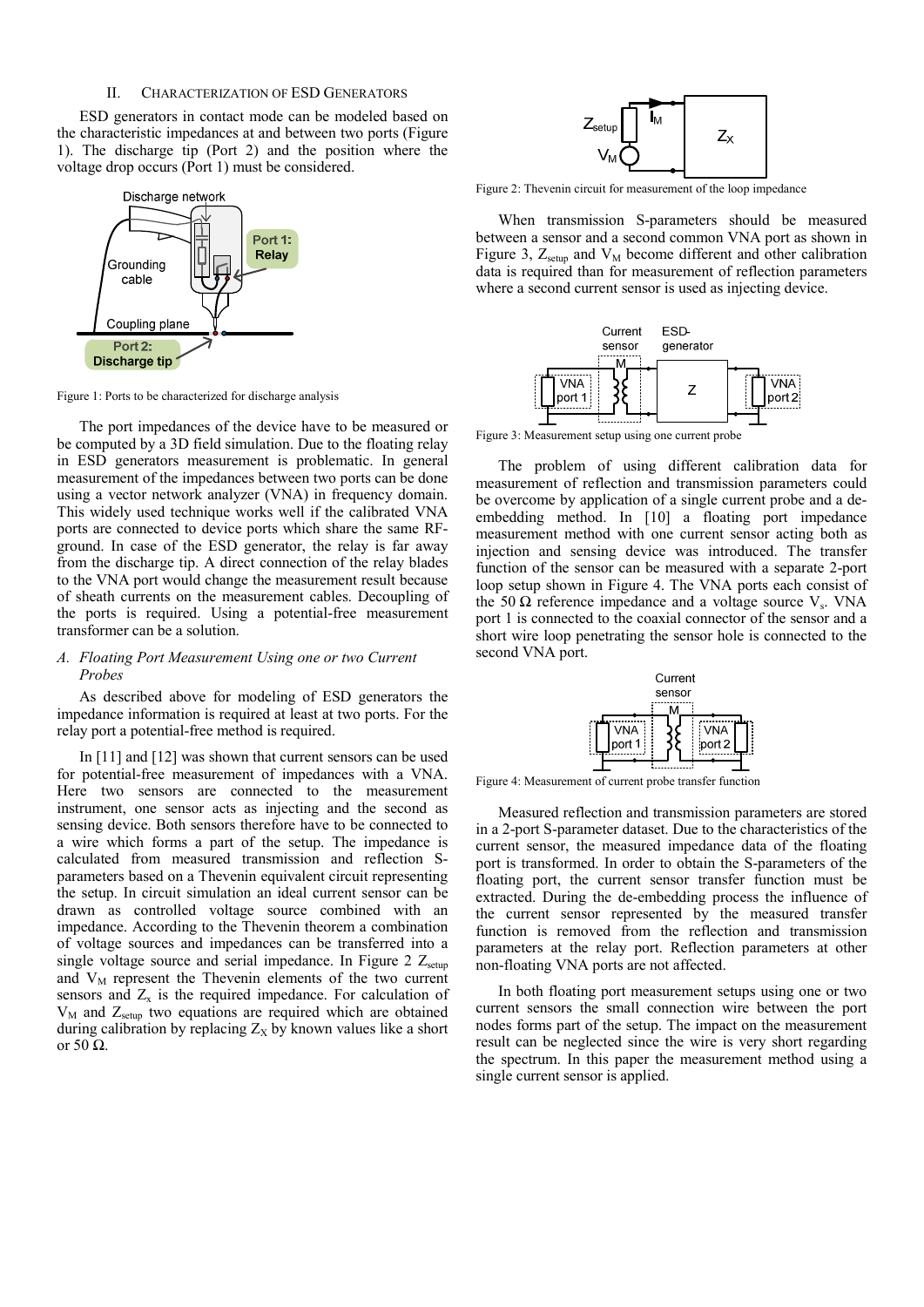# *B. Multi-Port Modeling of ESD generators*

In the following sections a modeling method for ESD immunity analysis, including field coupling, is described. According to Figure 5 there are 3 basic steps. First measurement data is recorded. Depending on the measurement method, additional data processing has to be done before model generation with approximation methods. The created model can be used in circuit simulators.



Figure 5: Proposed modeling method

The measurement setup used for modeling the discharge current is shown in Figure 6. A short wire is connected to the relay blades and the impedance is measured via a small current sensor acting as transformer.



Figure 6: Measurement setup for modeling the discharge network

For modeling the contact discharge of an ESD generator, impedance data is required from two ports. In Figure 7 one floating port is considered at the relay using a current clamp as measurement transformer. Once the sensor`s response was measured the relay impedance can be calculated [10]. The second VNA port is connected between the discharge tip and the coupling plate. Field coupling between the ESD generator and other structures is modeled using additional VNA ports. In the example in section III a terminated cable is connected at port 3. If required, two VNA ports could be connected to the cable to include variable load conditions at both cable ends in simulation model. More ports could be added for modeling ESD coupling into more complex components like cable bundles or complex PCBs.



Figure 7: VNA ports for measurement

# *C. Behavioural Model*

Measured and de-embedded n-port S-parameters are approximated to polynomials by the vector fitting algorithm Vectfit [13]. A state space representation is computed and translated for the use in circuit simulation tools like SPICE or VHDL-AMS.

The model can contain a large number of ports as measured with the VNA. Only numerical issues of approximation algorithm or used circuit simulator limit the complexity. In the circuit simulation scheme shown in Figure 8 the relay port is used for excitation and taking into account the charge voltage V0. The second port representing the discharge tip is connected to victim circuits for contact discharge simulation. Port 3 and all other ports are used to simulate field coupling behavior to other circuitry.



Figure 8: Circuit simulation chart



The method is verified on the basis of an example setup shown in Figure 9. A 3-port ESD generator model for direct discharge and field coupling was created.



Figure 9: Setup for impedance measurement

In the setup an ESD generator is discharged on a coupling plane. Over port 1 the charge voltage is adjusted by a step function. Port 2 is connected to the discharge tip. The 3<sup>rd</sup> port allows simulation of an indirect ESD into a blank cable which is located 3 cm above the ground plane. For measurement the cable is mounted between two metal brackets with good connection to the ground plane. The ESD generator is discharged at distance of 3 cm from the cable and at half of the allover cable length so that there is 50 cm left to each end of the cable. Modeling is performed from measurement data using the characterization method described in section II. The floating port 1 is measured using a CT1 current sensor as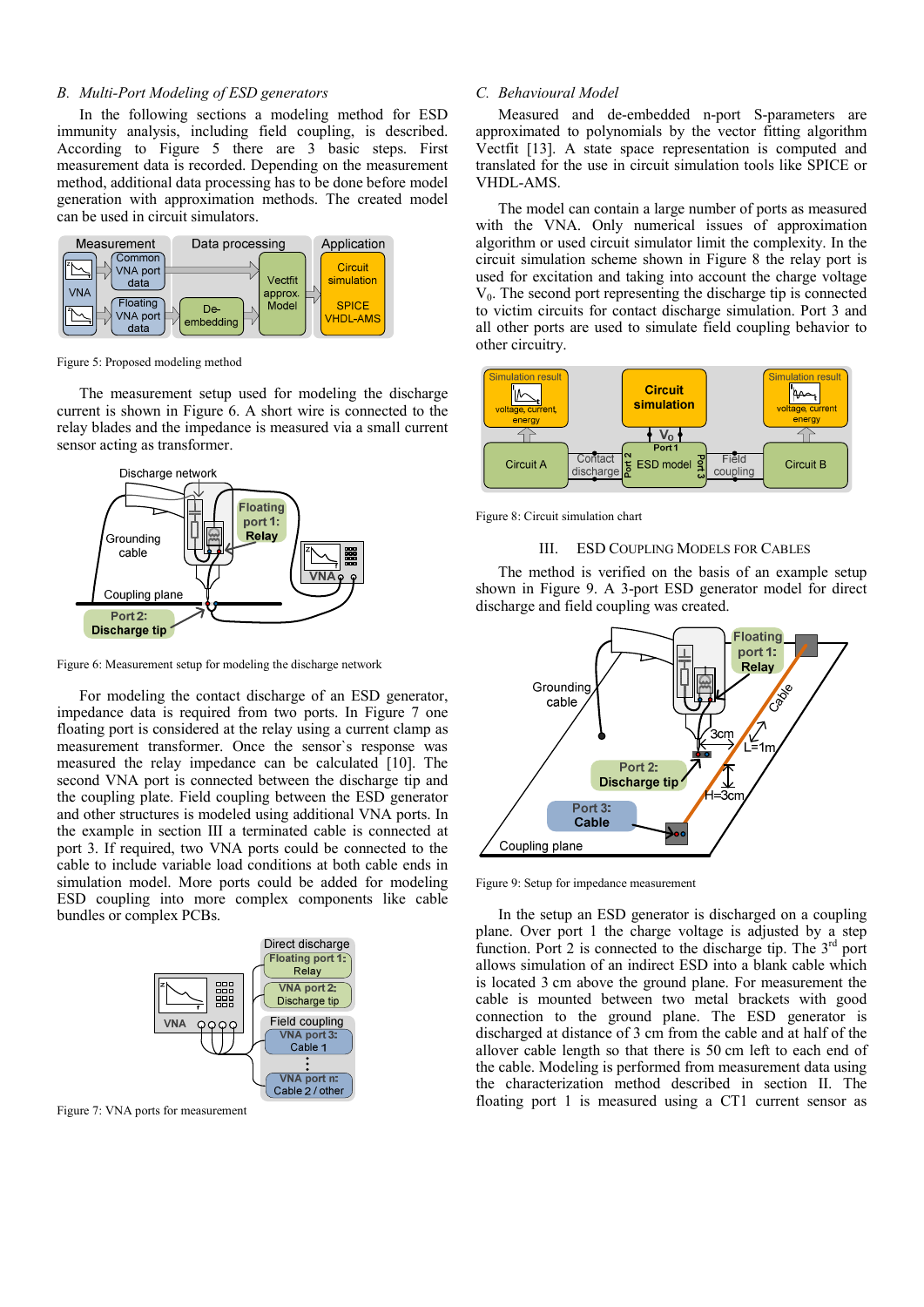transformer. Port 2 and 3 are directly coupled to the VNA connectors.

#### *A. Direct DischargeModel*

The full 3-port S-parameter dataset includes the impedance information between the relay blades and discharge tip. The ESD generator model is excited at port 1. The simulated time domain response at port 2 is shown in Figure 10 for a discharge into 50 Ω resistor and a charge voltage of 30 V. The simulated curve correlates well with measurement data recorded with a 6 GHz oscilloscope. The model is linear and can be scaled for any charging voltage. The curve obtained from simulation of a discharge into  $2 \Omega$  resistor is according to the IEC requirements concerning pulse rise time and amplitudes. This was shown in [10].



Figure 10: Measurement and simulation of ESD generator discharge current into 50 Ω

#### *B. Indirect Discharge Model*

The approximated model responses at the relay, discharge tip and the transmission line are given in Figure 11 and Figure 12. The fitting algorithm works well for the measured data. The model order is 60. Results are exemplarily shown for a transmission line terminated by 50  $\Omega$  on both ends.



Figure 11: Model data at relay



Figure 12: Model data at cable termination

As expected, coupling is stronger between the relay and discharge tip than between ESD generator and cable which is represented by  $S_{12}$ ,  $S_{13}$ - and  $S_{23}$ -parameters. Main contribution to coupling between the ESD generator and the transmission line is given by the S-parameter dataset  $S_{23}$ . In comparison the relay port 1 is more distant from the transmission line. Nevertheless coupling from port 1 to port 3 is considered in the measurement and simulation model. Comparison of  $S_{33}$ ,  $S_{13}$ and  $S_{23}$ -parameters indicates that coupling between the ESD generator tip and the transmission line is maximal at resonances of the wire.

#### *C. Indirect ESD for Different Load Conditions*

The cable affected by indirect ESD can be terminated by different loads. To verify the applicability of the method for different load conditions, three load conditions for the transmission line were measured and modeled. Indirect ESD can be simulated for components connected to the  $3<sup>rd</sup>$  port if the other end of the cable is left open, shorted or terminated by 50 Ω.

For verification time domain simulation is compared to measurement of ESD coupling with an oscilloscope at port 3 as shown in Figure 13. In the setup the transmission line, which is located at 3 cm from the discharge point, is terminated by the different loads at one end and by the 50  $\Omega$  internal impedance of the scope on the other end.



Figure 13: Measurement setup with different load conditions

For measurement and simulation the charging voltage of the ESD generator was set to 30 V. The waveforms are compared for an open and shorted cable in Figure 14 and Figure 15. The 50  $\Omega$  case is shown in Figure 16. Curve shapes of simulation and measurement are very similar in all three cases.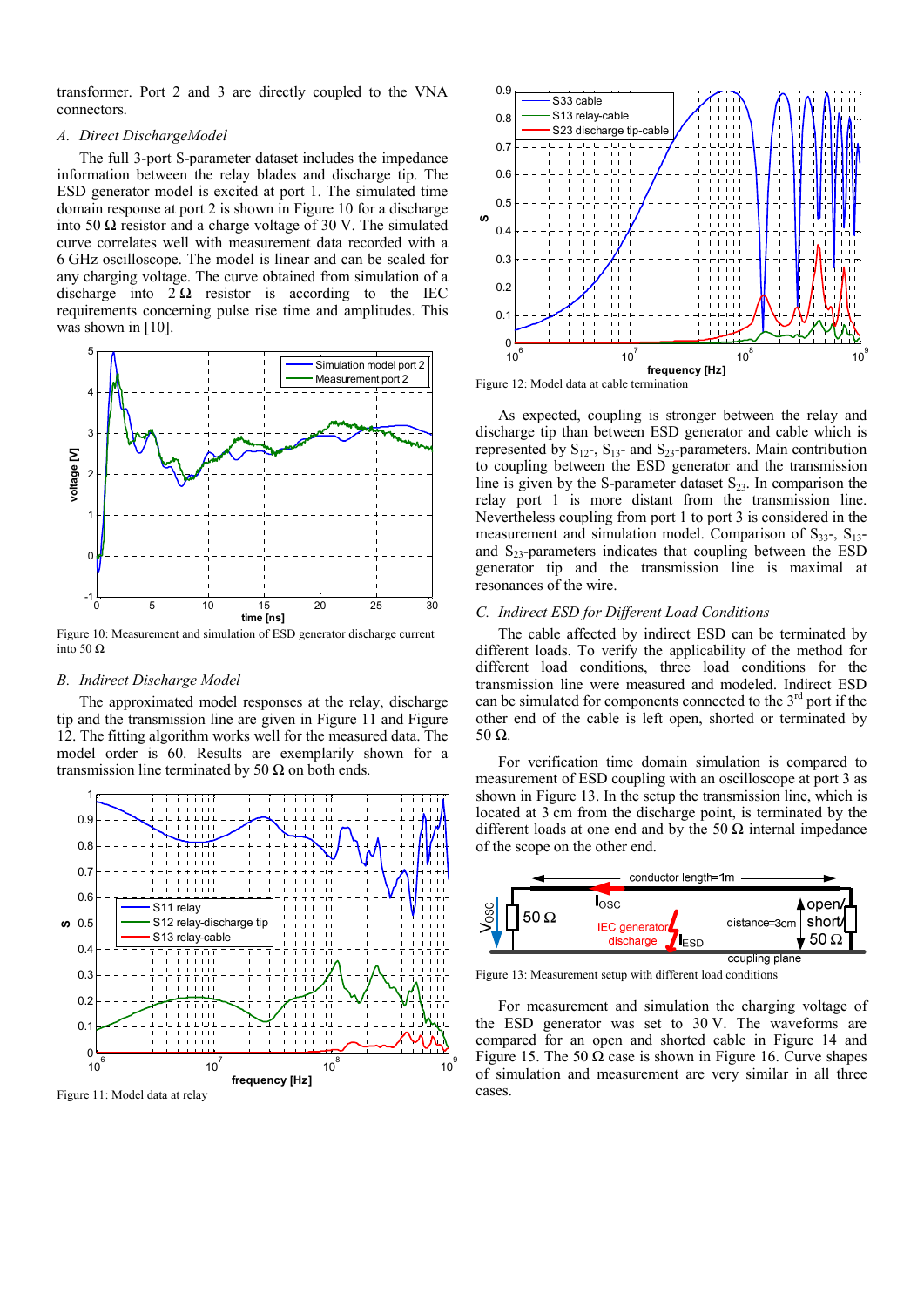

Figure 14: Measurement and simulation for open cable



Figure 15: Measurement and simulation for shorted cable



Figure 16: Measurement and simulation for 50  $\Omega$  termination of the cable

# IV. APPLICATION

The models created in section III can now be used for simulation of indirect ESD testing. A discharge into the coupling plane is simulated. Current and voltage due to field coupling between the ESD generator and a cable terminated by 50  $\Omega$  are simulated for different circuits connected to the cable shown in Figure 17 and Figure 18.



Figure 17: Cable terminated by linear elements



Figure 18: Simulation setup with IC model

A circuit consisting of serial resistor, inductor and capacitor can be used to estimate possible disturbances of communication systems by ESD fields. Voltage over a 10 pF capacitor circuit and a more complex IC model [9] is simulated. The more complex IC models represent pins of a CAN-transceiver and a  $\mu$ C. Input capacitance in both models is assumed to be voltage independent. The size for the  $\mu$ C-input pin is 7,6 pF and 10,5 pF for the CANH-pin.

Voltage and current shapes are simulated for 5 kV charge voltage over the input capacitance of the model. Waveforms for two configurations with IC models and another one with serial RLC circuit are given in Figure 19. The coupled voltage pulses can be large enough to cause malfunction.



Figure 19: Voltage waveform at capacitor for 5 kV charge voltage